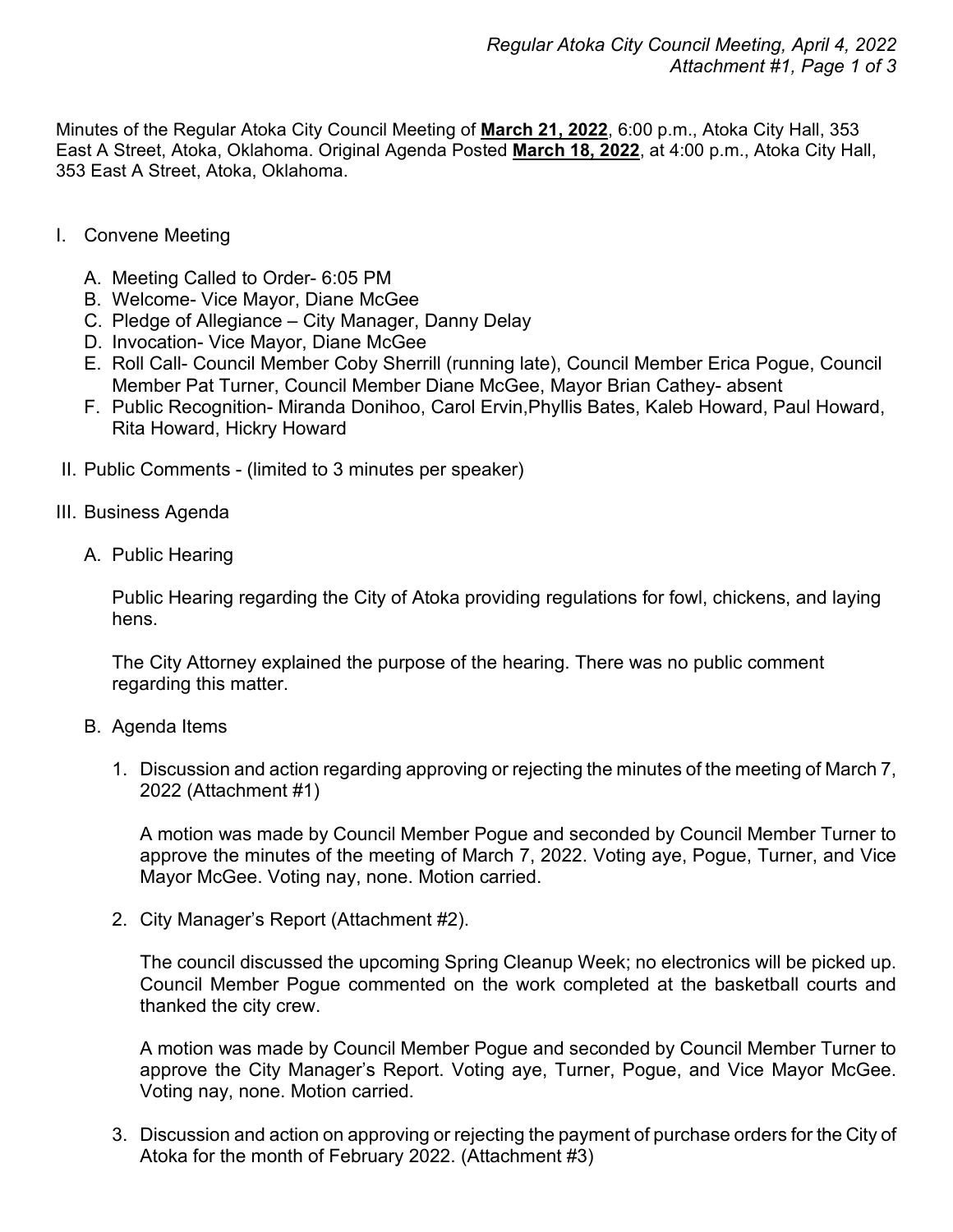Council Member Sherrill arrived at 6:13 PM

A motion was made by Council Member Pogue and seconded by Council Member Turner to approve the payment of purchase orders for the City of Atoka for the month of February 2022. Voting aye, Sherrill, Turner, Pogue, and Vice Mayor McGee. Voting nay, none. Motion carried.

4. Discussion, consideration and possible vote regarding the finding from the Administrative Hearing for the property located at 500 West Elm St. (Attachment #4)

Code Enforcement Officer, Phyllis Bates, addressed the Council regarding the administrative hearing and previous citations issued for this property and provided photos. The property owner has had six months with little progress after a fire burned the addition on the structure. Property owner, Paul Howard, approached the council to state that the structure is sound and stable; materials have been located and the owner is waiting on funding for the renovations and cleanup to begin. Hickry Howard also spoke to the council regarding the property and stated that materials have been purchased and looking for equipment to rent to get the job started. Hickry discussed the progress that has been made and requested a continuance. This property was deemed a hazard and a life safety issue. The council discussed the property and the progress or lack thereof made.

A motion was made by Vice Mayor McGee and seconded by Council Member Turner to accept the hearing officer's finding/recommendation and remove the structure(s) from the property located at 500 W Elm Street. Voting aye, Pogue, Sherrill, Turner, and Vice Mayor McGee. Voting nay, none. Motion carried.

Code Enforcement Officer then reiterated that the city will send a bill to the property owner and if not paid, the amount will be tacked onto the property taxes.

- C. Public Requested Agenda Items
- IV**.** Consent Agenda Items

None.

V. Executive Session

None.

VI. New Business

None.

## VII. Council Comments

## VIII. Adjournment

A motion as made by Council Member Sherrill and seconded by Council Member Pogue to adjourn this meeting at 6:37 PM. Voting aye, Turner, Sherrill, Pogue, and Vice Mayor McGee. Voting nay, none. Motion carried.